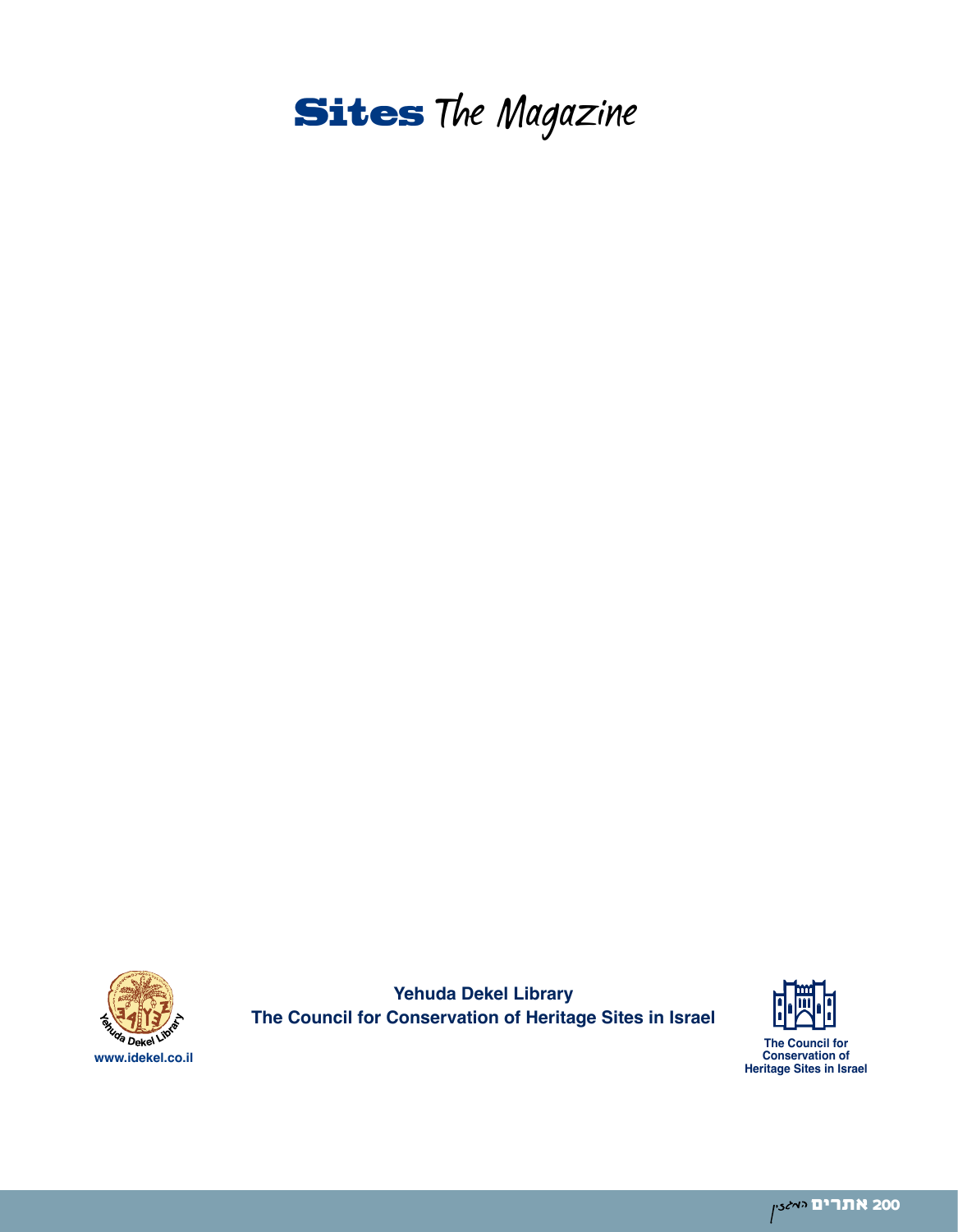#### Change and Adaptation in the Conservation Process

One of the most agreed upon principles of conservation is that of minimal intervention. It is based on the admission that any physical intervention could damage a cultural heritage property, even when aimed at restoration, renovation, or adaptation to a current purpose. Moreover, this potential damage could indirectly affect the values for which the property was recognized as worthy of conservation in the first place.

The English language offers different terms for different scopes of intervention (preservation/ conservation), but in Hebrew existing terminoly does not yet differentiate between the two meanings and their implications for the decision-making process.

The term preservation denotes minimal intervention, with the primary aim of stabilizing the property and preventing its further physical deterioration. It is used in conjunction with the state of the property at the time of listing or at a specific point in the past. On the basis of detailed study and documentation, this condition guides all works of intervention and preservation. In comparison, the term conservation extends beyond the physical preservation of a property, to encompass the values that make it significant. These values are dynamic and relative, varying with the social and cultural perceptions of their era. This is important: a property that represents values no longer seen as significant is susceptible to damage and distruction, while one whose values are percieved as ongoing is more likely to survive.

The activity known as conservation has a significant advantage over that known as preservation. When we add to the principle of Minimal Intervention that of usability and function – the survival of the property listed for conservation is guaranteed. The two principles do not contradict but rather reinforce one another, supporting and encouraging the adaptation of a listed property to a new purpose, based on carefull consideration of its tangible and cultural values.



The "Children's Community" at Kibbutz Mishmar Haemek: Back to The Big House Ruth Liberty-Shalev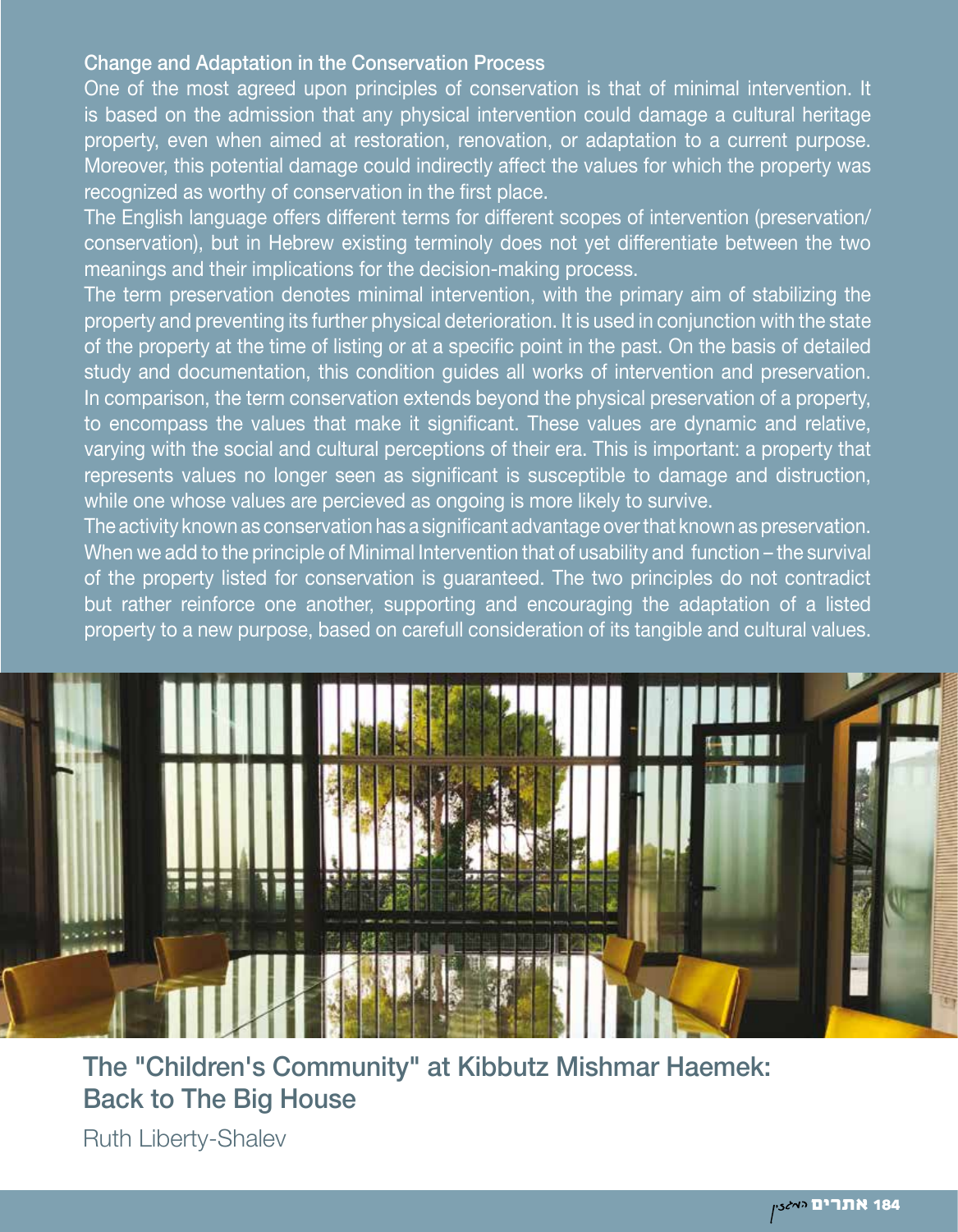This article describes the process of renovating the Big House, a modernistic, iconic building constructed between 1933 and 1937 at Kibbutz Mishmar Haemek, as the first educational institution of Hakibbutz Ha'artzi. The conservation and reuse of the House, which was completed in Fall 2017, included a decision-making process that involved many of the kibbutz members and incorporated "objective" pragmatic considerations of cost–effectiveness alongside "subjective" considerations related to the values ascribed to the building as one of the most significant institutions of the Hashomer Hatzair movement.

Since its construction in the 1930s – through the ups and downs of the kibbutz movement, the eventual abandonment of the building in the 1990s, and until its present renewal by means of change and repurposing – the Big House has continued to reflect the changing values of the community that built it, and to shape its evolving image. In response to the modernist claim that every generation must free itself of the chains of the past and create new structures that fit its times, this article will argue that the historical structure as a symbol, even if controversial, is a powerful tool in supporting the evolving identity of a community in flux, and creating a physical and symbolic axis around which different generations can gather and define themselves, time and again, as a community.

**Keywords:** kibbutz, education, Joseph Neufeld, modernism



**Figure 1. The Educational Institute of Hashomer Hatzair at Kibbutz Mishmar Haemek. Zoltán Kluger, December 1938. Source: Government Press Office**

### **Preface**

Every architects knows that the busiest decisionmaking junction in any conservation project is that between the material and the intangible. It is that point where the need to intervene in the physical matter of an object, with all the richness of its more or less authentic tangible components, meets the meanings, values, and symbols enveloped in it, hanging on its walls like drops of dew on a spider web. With a careless move or an unnecessary blow, the web is torn and the drops disappear. In a perfect world, the conservation process would allow us to leave everything in its original place, adding and changing without damaging anything. But in reality, the

conservation process is often, clearly and intrinsically riddled with conflict. For example, the renovation of a historical building and its repurposing to an effective, living, and functioning structure usually involve removing original material and adding new segments, changing the proportions of space, or replacing obsolete functions.

This inner contradiction is exacerbated in the case of modernist buildings that were designed according to the functionalist model, which values above all efficiency and compatability to purpose and era. Following the *Manifesto of Futuristic Architecture* (1914), Sant-Elia's statement that "our houses will last less time than we do, and each generation will have to make its own"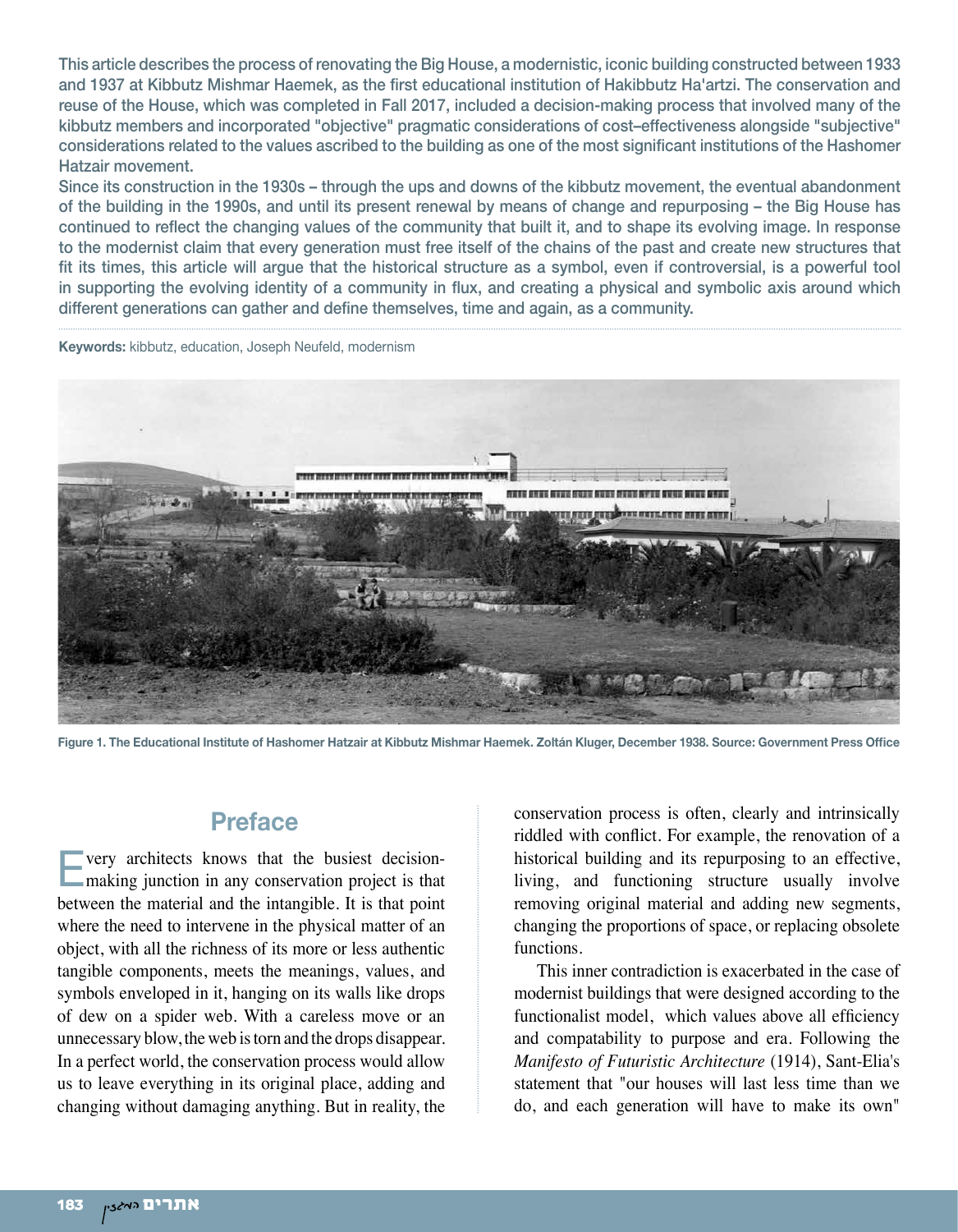(Benham, 1967, p. 135), and Le Corbusier's declaration that "'styles are a lie […] our own epoch is determining, day by day, its own style" (Le Corbusier, 1931, p. 3), defining a modernist building as "heritage" worthy of conservation is paradoxical. If the compatibility between the modernist object and the purpose for which it was created has eroded, why should it be conserved? What is the "heritage" that justifies a compromise of functionality and utility?

This article describes the process of conserving and repurposing the Big House at Mishmar Haemek, an iconic modernist building constructed from 1933 to 1937 as the first educational institution of Hakibbutz Ha'artzi. The different stages of the design process were guided by a series of public consultations with kibbutz members, and embraced "subjective" considerations associated with the values and significance ascribed to the building, as well as pragmatic "objective" considerations of cost– effectiveness. The renovated Big House was inaugurated in the fall of 2017 as the kibbutz administration offices, central library and archive.

Since its erection in the 1930s, during in the heyday of the kibbutz movement, through ideological decline and gradual abandonment of the building during the 1990s, and up to its current revival, the Big House continues to reflect the values of the community that built it, and at the same time to shape the image of an evolving society.

### **Background**

Kibbutz' is a social community settlement which emerged in Palestine in the early twentieth century. The first kibbutz (Degania) was founded in 1909, but most of the kibbutzim in Israel were established after the First World War, mainly in the period 1921-1948. Their founders were mostly young radicals from Russia and Poland, who wanted to create a new society in a new country, free of the chains of the European bourgeoisie. In its early years, the kibbutz movement grew rapidly, and by the establishment of the state of Israel in 1948, its pioneering members accounted for 8% of the entire population. In the 1960s and 1970s, the influence of the kibbutz movement was at its peak, producing a significant '

number of political leaders who greatly influenced the national agenda. The kibbutzim were considered the ideological elite of the budding Israeli society, fulfilling the national Zionist task both in theory and in practice.

Kibbutz Mishmar Haemek was the second kibbutz of Hashomer Hatzair, a Zionist youth movement founded in Galicia, Poland in 1913. As embodied in Hashomer's "Ten Commandments", the movement aspired to create a "new Jew," who would be faithful to "Shomer values" that rebelled against the "decadent" life in the Diaspora. The ultimate goal of the graduates of Hashomer Hatzair was to physically participate in the establishment of a new society, $\frac{1}{1}$  in the Land of Israel, and so from 1920 onwards, dozens of these young, idealistic pioneers began pouring into the country.

In 1922, Kibbutz A of Hashomer Hatzair (Beit Alfa) was founded, and the same year a decision was made to found Kibbutz B, which after its establishment in 1926 was called Mishmar Haemek. By 1927, three additional kibbutzim were founded (Merhavia, Ein Shemer, and Maabarot), and in April that year it was decided that these kibbutzim (except for Beit Alfa, which joined later) would unite into a kibbutz movement to be known as the Hakibbutz Ha'artzi – Hashomer Hatzair (Paltek, 1989, p. 3). At the end of the 1920s, then, Mishmar Haemek was part of a small network of kibbutzim whose members were in their late twenties, and some of them had children. How to educate the next generation had become a relevant question, which occupied a considerable portion of the discourse on the future of kibbutz society.

# **The Children's Community**

**Progressive education methods that viewed the role of the children as active partners in their own** education were spreading at the time in Europe and United States, $2$  and had a strong influence of the radical young pioneers. In Palestine of the time, the socialist, rebellious ideology of the pioneers was merged with the Zionist ideology. It was clear that "kibbutz society cannot use educational methods, ways of teaching, and concepts that are borrowed from the materialist regime

<sup>1</sup> For a concise explanation of the terms "community" and "society" in early kibbutz ideology, see Bar Or (2010).

<sup>&</sup>lt;sup>2</sup> Examples include the progressive schools based on the teachings of Cecil Reddie (1858-1932) in England (beginning in 1889) and the teachings of John Dewey (1859-1952) in the United States (beginning in 1896); the Montessori schools (beginning in 1907) based on the teachings of Maria Montessori (1870-1952) in Italy; the Waldorf schools (beginning in 1919), based on the teachings of Rudolph Steiner (1861-1925) in Germany, and so forth.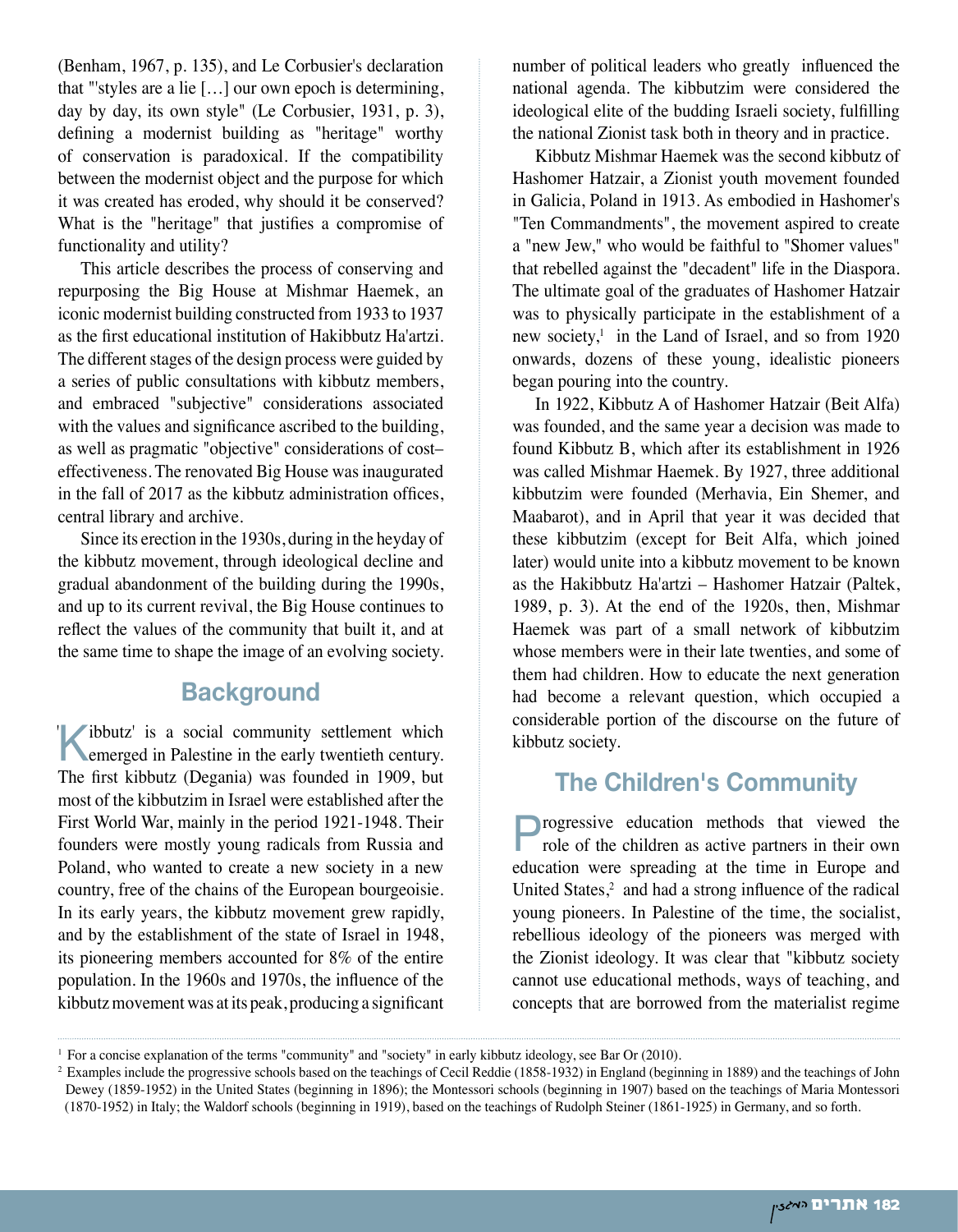

**Figure 2. The Fourth Commandment. Hashomer Hatzair Commandments, Shraga Weil, 1946. Source: Yad Yaari Research and Documentation Center**

(Shapira, 1948, p. 64). Thus, the "new person" that the Zionist and kibbutz education would produce had to be a committed individual in a productive, cooperative, and egalitarian society: healthy in body and mind, educated and broad-minded, honest and just, acquainted with and appreciative of nature, attentive to the needs of society and others, and eager to cooperate in the spirit of human solidarity.

All branches of the kibbutz movement aspired to transform society through the education of the young generation, but as early as the 1920s, disagreements emerged regarding the nature of this education. In Hever Hakvutzot and Hakibbutz Hameuchad,<sup>3</sup> it was

generally believed that education should be based on maximum integration of the young people in the existing adult social systems. In comparison, Hakibbutz Ha'artzi adopted the idea of a "children's community": an independent educational institution located outside of a kibbutz community, where children and teenagers live in dormitory conditions and conduct an autonomous society, free from real kibbutz responsibilities and from the influences of adults. In the book published by educators at the Institution in 1948 and in the writings of Shmuel Golan,<sup>4</sup> the idea of the children's community was described as follows:

The behavior and habits of the child are a mirror of the values that the kibbutz creates and conveys to the growing generation . . . but the creative powers of youth are likely to reach their peak only in their independent "state," in distance from the direct personal influence of adult kibbutz members (Shapira, 1948, p. 69).

The children's community is based on recognition that if they are allowed to live full lives according to their needs, without coercion, children and teenagers have a powerful desire to organize their lives on healthy and logical foundations. They are willing to unite with the purpose of developing their lives, their home, their project . . . The collective conscience, which is not the fruit of external authority, but rather evolves in the course of a struggle of the self over the substance of life that is worthy of respect and identification with the moral and cultural values of the adult society, leads to an inner discipline in the hearts of the youth and imposes the rule of social and national, political and class-related, educational, ethical and esthetic values fitting of a civilized person of our times. (Golan, 1961, p. 178).

In 1928, the education committee of Hakibbutz Ha'artzi began working to establish a separate educational

<sup>3</sup> In 1927, two kibbutz movements, Hakibbutz Ha'artzi – Hashomer Hatzair and Hakibbutz Hameuchad, were founded. In 1929, another kibbutz movement, Hever Hakvutzot Vehakibbutzim, was established. The three movements differed in their source of membership. Hakibbutz Ha'artzi was fed only by its youth movement; Hakibbutz Hameuchad, by all the youth movements; and Hever Hakvutzot, mainly by the Gordonia movement. They also differed in the models of kibbutz they aspired to (the "organic Shomer kibbutz," "the big collective," and "the small collective," respectively), and their party affiliation (Hakibbutz Ha'artzi – Hashomer Hatzair was politically unaffiliated; Hakibbutz Hameuchad identified with Ahdut Avoda, and later Mapai; and Hever Hakvutzot, with Hapoel Hatzair and later Mapai).

<sup>4</sup> One of the leaders of the Hashomer Hatzair movement and founders of the collective education project of Hakibbutz Ha'artzi – Hashomer Hatzair.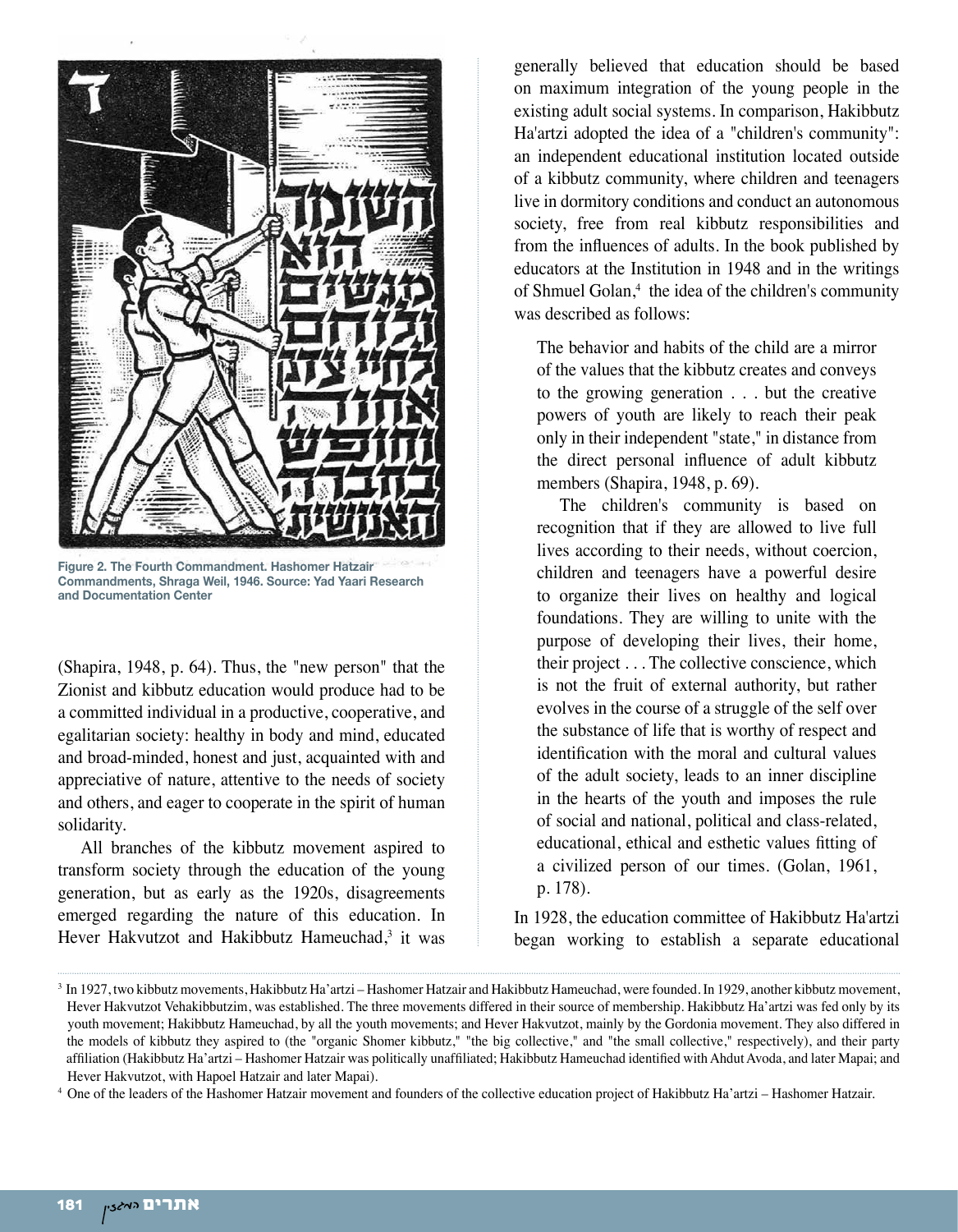institution for the children of Hakibbutz Ha'artzi (Paltek, 1989, p. 13). Several reasons led to the decision to locate the educational institution near Kibbutz Mishmar Haemek, one of them the simple fact that this kibbutz had the largest number of children – 18 out of 46 children in Hakibbutz Ha'artzi in 1929 (Paltek, 1989, p. 11). After the institution's location was settled, the young architect Joseph Neufeld (1898-1980) was commissioned to design a building to house it.

## **The Architect**

Joseph Neufeld was born in Poland in 1899 and immigrated to Israel with Hashomer Hatzair in 1920. Like other pioneers from the youth movements, at first he worked in road construction. By 1921-1923, he was employed in the office of the architect Joseph Berlin in Tel Aviv, and following that decided to return to Europe to study architecture. Upon completing his studies in Vienna in 1926, he apprenticed for about three years in Erich Mendelsohn's office in Berlin, and then (until 1932) with Bruno Taut in Berlin and Moscow (Metzger-Szmuk, 1994, p. 312).

In 1932, Neufeld returned to Palestine and set up his own office in Tel Aviv. He began working on various public commissions,<sup>5</sup> and at the same time, undertook extensive public activity. With Arieh Sharon and Ze'ev Rechter, he founded the well-known Architects' Circle and its architectural monthly, *Building in the Near East*. 6 Both these projects quickly became the main promoters of the modernist paradigm in architecture in Palestine, making Neufeld one of the most influential modernist architects of the 1930s. However, in the 1940s, Neufeld left Palestine.7 Perhaps he lost his conviction in the power of modern architecture to generate social revolution (Warhaftig, 2007, p. 89), or perhaps defeated by the dayto-day hardship of living in the young, economically and security-challenged state. Whatever the case, he emigrated before his central role in shaping the face of architecture in Israel had been recognized.8

#### **The Educational Institution at Mishmar Haemek – The Original Plan**

With the decision to establish the educational institution as the ideological flagship of Hashomer Hatzair, it was clear that Joseph Neufeld was the right man for the job: a qualified architect, graduate of the movement, equally committed to and invested in both kibbutz ideology and modernism. The movement leadership approached him in 1931, when he was still working in Europe (Buras, 2000, p. 155), and he immediately accepted the assignment.

Neufeld's first sketches (which were used for fundraising among various European Jewish communities) show a complex of buildings consisting of several narrow, flat-roofed wings enclosing a long rectangular yard. Neufeld's architectural interpretation of the children's community proposed a single, independent building that included residences, classrooms, learning laboratories and libraries, dining rooms, and sports halls (Figure 3).



**Figure 3. Acknowledgement of reciept of contribution towards the erection of an educational institution, 1931 (estimated date). Source: Mishmar Haemek Archives**

<sup>&</sup>lt;sup>5</sup> For more on Neufeld's architectural work, see Buras, 2000; Metzger-Szmuk, 1994; Warhaftig, 2007.

<sup>6</sup> The editor of *Building in the Near East*, architect Israel Dicker, was employed in Neufeld's office during part of the 1930s. See Buras, 2000, p. iii.

<sup>7</sup>He first left in 1941, returned, and in 1948 emigrated to the United States. See Buras, 2000, pp. 325-327.

<sup>&</sup>lt;sup>8</sup> Today the central role played by Arieh Sharon and Ze'ev Rechter in building the country is widely recognized, while Neufeld's heritage has been almost completely forgotten, despite his continued activity in the country even after he left. His largest and most well-known project, Hadassah Ein Kerem Hospital in Jerusalem, was commissioned in the 1950s, when he was already living in the United States. At that time, he specialized in planning hospitals and taught at the Faculties of Architecture at both Yale University and the Pratt Institute in New York.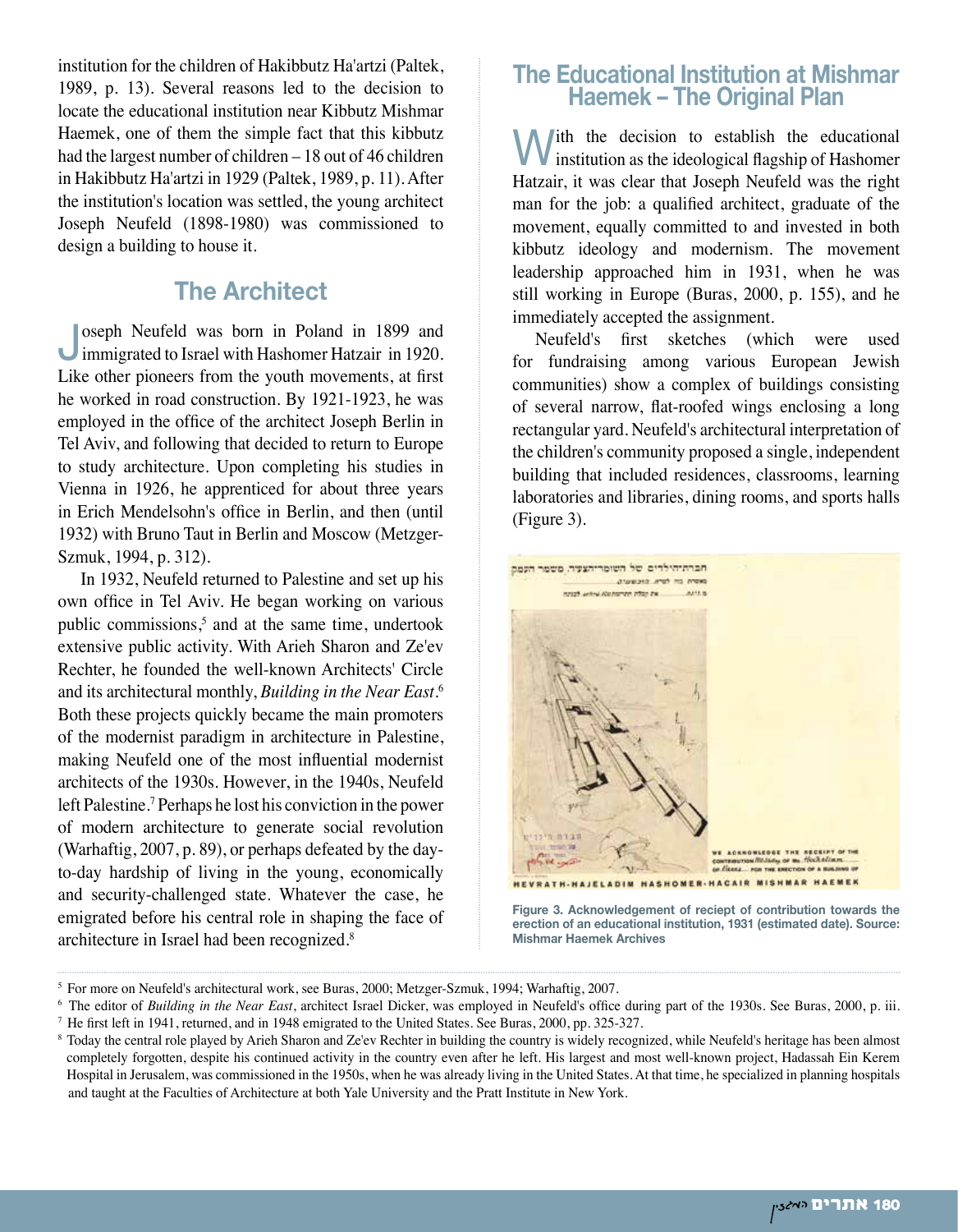

**Figure 4. Two wings that shift horizontally and the vertically around a central staircase – view of the eastern façade. Illy Perl, May 2018**

It is reasonable to assume that young Neufeld's apprenticeship in the architectural offices of two of the leading figures of contemporary European modernism had a strong influence on the modernist character of his design of the Hashomer Hatzair educational institution. Specifically, the plan reflected the utopian ideas of the architect Bruno Taut, such as the 'City Crown', which places the cultural center of a secular community on a high hill (Evers & Thoenes, 2016, p. 694), as well as Taut's attemp to apply his own ideas to socialist housing in Moscow (Warhaftig, 2007, p. 88). Other influences can be traced to the new functionalism of the flat-roofed garden city neighborhoods designed by Taut in Berlin in the 1920s (Evers & Thoenes, 2016, p. 695), and Erich Mendelsohn's horizontal line which incorporated separate functions into a unified mega-structure, as demonstrated by the WOGA Complex in Berlin (Buras, 2000, 222). Whatever the case, the large building that Neufeld designed stimulated reactions even before it was built, and all the more so after its completion.<sup>9</sup>

The initial megastructure that Neufeld proposed, and particularly the Big House as ultimately realized,<sup>10</sup> could be "read" according to the principles of

international modernism as defined in Hitchcock and Johnson's (1932) seminal essay, *The international style: Architecture since 1922.* 

In the Big House, one can clearly identify the separation of frame from shell (for example, in the division of the building into columns and infill panels of strip windows), the replacement of decoration with the aesthetic of regularity and rhythm, structural elements, and materiality (a repetitive module throughout the building), and the careful provision of light and air in all the wings. However, the most prominent modernist principle in the plan of the Big House was expressed in the rejection of symmetry in favor of proportioned masses. In the Big House, two identical volumes were vertically and horizontally shifted against each other around the central axis, so as to form a series of roof terraces and entrance balconies, all directly connected to the central circulation tower (Liberty-Shalev, 2013, pp. 5.7, 5.10). The building was thus accessible from all sides and levels, and integrated into the sloping topography (Figure 4).

When the educational institution opened in 1931, only 18 Hashomer Hatzair children were old enough

<sup>9</sup> In addition to publication in the March 1937 issue of the local *Building in the Middle East*, which was dedicated to schools in Palestine (Dicker, 1937, pp. 11-12), the Big House also appeared in a special issue of the French journal *L'Architecture D'Aujourd'hui* devoted architecture in Palestine (Barkai & Posener, 1937, p. 8), and in the 1950s, in the *Encyclopedie De L'architecture Novelle: Ordre Et Climat Mediterraneens* (Sartoris, 1957, pp. 606-607). <sup>10</sup> In 1931-1933, it was decided to implement the construction of the institution in stages, which corresponded to the constraints of the funds raised. The southern wing of the Big House was built in 1933-1936, the northern wing, in 1936-1937, and the dining room, in 1939-1940. The full complex as designed by Neufeld was completed in 1949, with the execution of the building that created the northwestern corner of the inner courtyard. The need to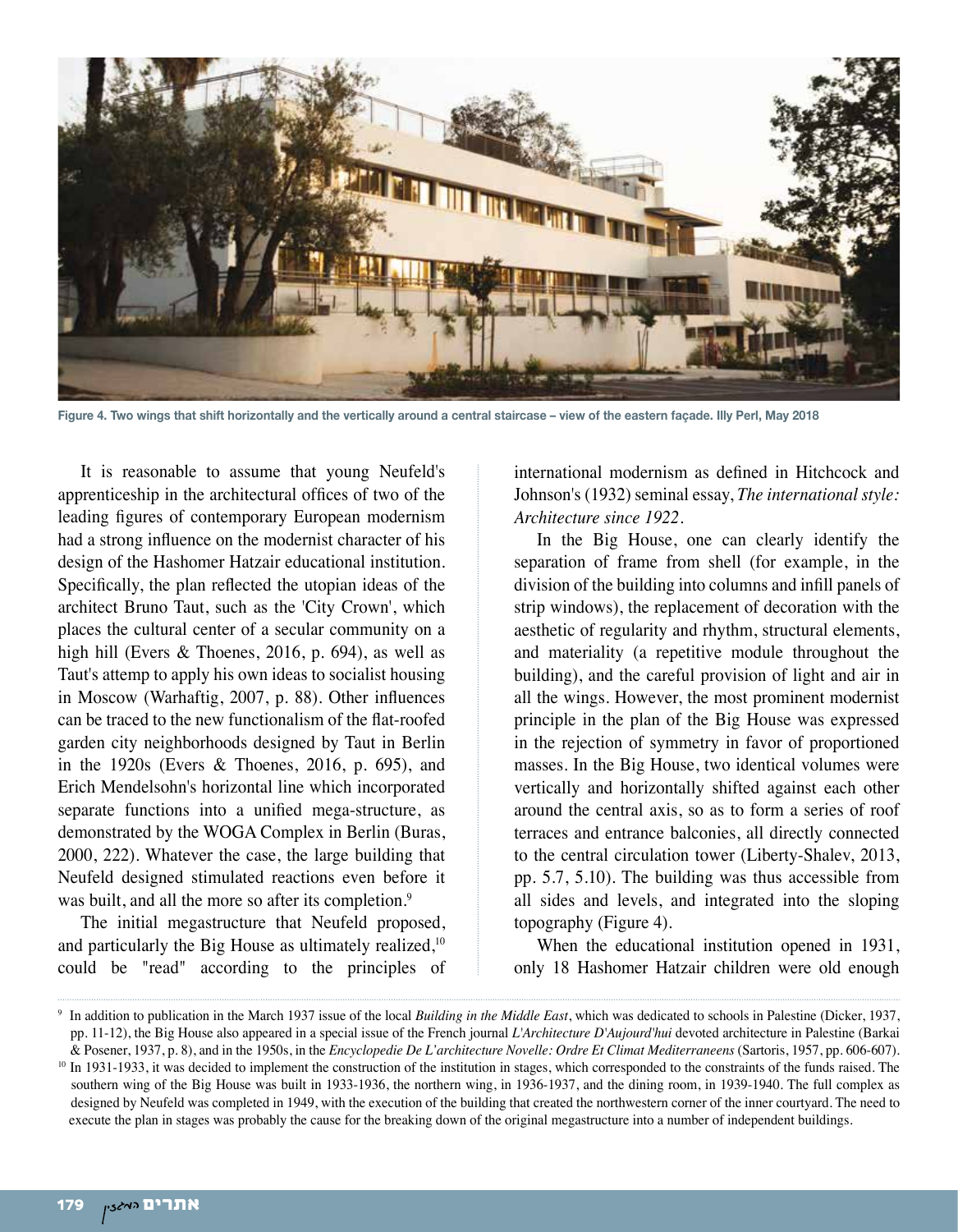(aged 6 to 9) to join it (Paltek, 1989, pp. 10-11).<sup>11</sup> After a few years of operation, it was agreed that the separation of young children from their parents was too demanding, and the age of admission was raised to 10 years, later to be further limited to ages 13-17 (Paltek, 1989, p. 28).

About a decade after it opened, nearly 100 adolescents lived and studied at Mishmar Haemek educational institution, of them about 60 children from the outside and 40 from Hashomer Hatzair kibbutzim (Paltek, 1989, p. 62). Until the 1940s, Hakibbutz Ha'artzi sufficed with one central institution, but the growth of the movement to include more than 50 kibbutzim, with about 3,000 children (Hazan, 1948, p. ix) necessitated reorganization. In 1944, Hakibbutz Ha'artzi Council at Beit Alfa decided to establish regional educational institutions. By the mid-1950s, 23 educational institutions were operating for children in Grades 7 to  $12<sup>12</sup>$  all based on the educational model that evolved at the Mishmar Haemek educational institution.

# **The Decline**

Thus, beginning in the 1950s, the Mishmar Haemek educational institution became a regional institution, known as Shomriya. The young girls and boys of Kibbutz Mishmar Haemek and Hazorea studied there, later to be joined by those of Kibbutz Givat Oz and Kibbutz Meggido.

The Big House continued to serve as the residential quarters of the children of the institution until the late 1980s, and after that was occupied by a library, classrooms, and some institution offices. In 1996, as a result of the changes in the ministry of education policy on secondary education, it was decided to merge the "valley" and "mountain" kibbutzim into a single high school at Ein Hashofet, $13$  and the school that had operated in the Shomriya educational institution at Mishmar Haemek was closed. Thus, the educational institution ceased to function as a "study and work system" that holistically combined "a life full of learning and physical work, appreciation of education

and science, understanding of collective life and the ethics of work" (Shapira, 1948, p. 76). In the mid-1990s, Kibbutz Mishmar Haemek purchased the institution and its grounds from the partner kibbutzim (Hazorea, Meggido, and Givat Oz), and assumed exclusive control of the complex.

In time, as the ideological fervour of the early days waned and the standard of living rose, communal sleeping arrangements became one of the most controversial issues in the debate surrounding the future of the kibbutz. Against the background of the economic and ideological collapse of the kibbutz movement from the late 1970s onward, the revolutionary socialist lifestyle which was invented by a group of rebellious, radical and selfselected individuals who willingly sacrificed privacy and daily comforts, seemed extreme and outdated. To many of the offspring who grew up within the system that their parents' and grandparents' ideology had established, collective sleeping arrangements were now perceived as an extreme tool that mostly served the collective establishment in disempowering the family and crushing the individual (Dar, 1998, pp. 501-502).

In most of the kibbutzim in Israel, communal sleeping arrangements were abandoned as early as the 1970s, but in Hakibbutz Ha'artzi – Hashomer Hatzair, the practice continued as a mandatory framework, $14$  and remained a central pillar in the declared educational ideology of the movement throughout the 1980s.15 The internal disagreement on this issue was settled unexpectedly with the outbreak of the Gulf War in 1990, when the fear of unconventional weapons confined the residents of Israel to "sealed rooms," and the children of the institution to their parents' homes. Thus, with a whimper, the chapter of collective sleeping arrangements at Mishmar Haemek and in the history of the kibbutz in Israel came to an end. 16

At the Mishmar Haemek educational institution complex, an educational body named Shomriya continued to operate as a sort of voluntary children's community, offering dormitories and social activities for teenagers. The Big House, which during the decline of the kibbutz fell into disrepair, eventually became difficult to operate

<sup>11</sup> In 1931, Hakibbutz Ha'artzi comprised 21 kibbutzim, of which only 6 were permanent settlements: Mishmar Haemek, Merhavia, Mizra, Ein Shemer, Gan Shmuel, and Sarid.

<sup>&</sup>lt;sup>12</sup> See the table of educational institutions in Hakibbutz Ha'artzi in 1956. Container D5, 1957, Mishmar Haemek Archives.

<sup>&</sup>lt;sup>13</sup> The kibbutzim in the valley were Mishmar Haemek, Hazorea, Givat Oz, and Meggido; the kibbutzim in the mountain were Ein Hashofet, Ramat Hashofet, Ramot Menashe, and Dalya.

<sup>14</sup> See, e.g., Magen, 1980.

<sup>&</sup>lt;sup>15</sup> In practice, many of the kibbutzim of Hashomer Hatzair decided to reject the official line of the movement and to independently convert to family sleeping arrangements. For more on this subject, see, e.g., Willfend, 1990.

<sup>&</sup>lt;sup>16</sup> With the waning of ideological separatism, in 1999 Hakibbutz Ha'artzi joined the ranks of the United Kibbutz Movement (the TAKAM).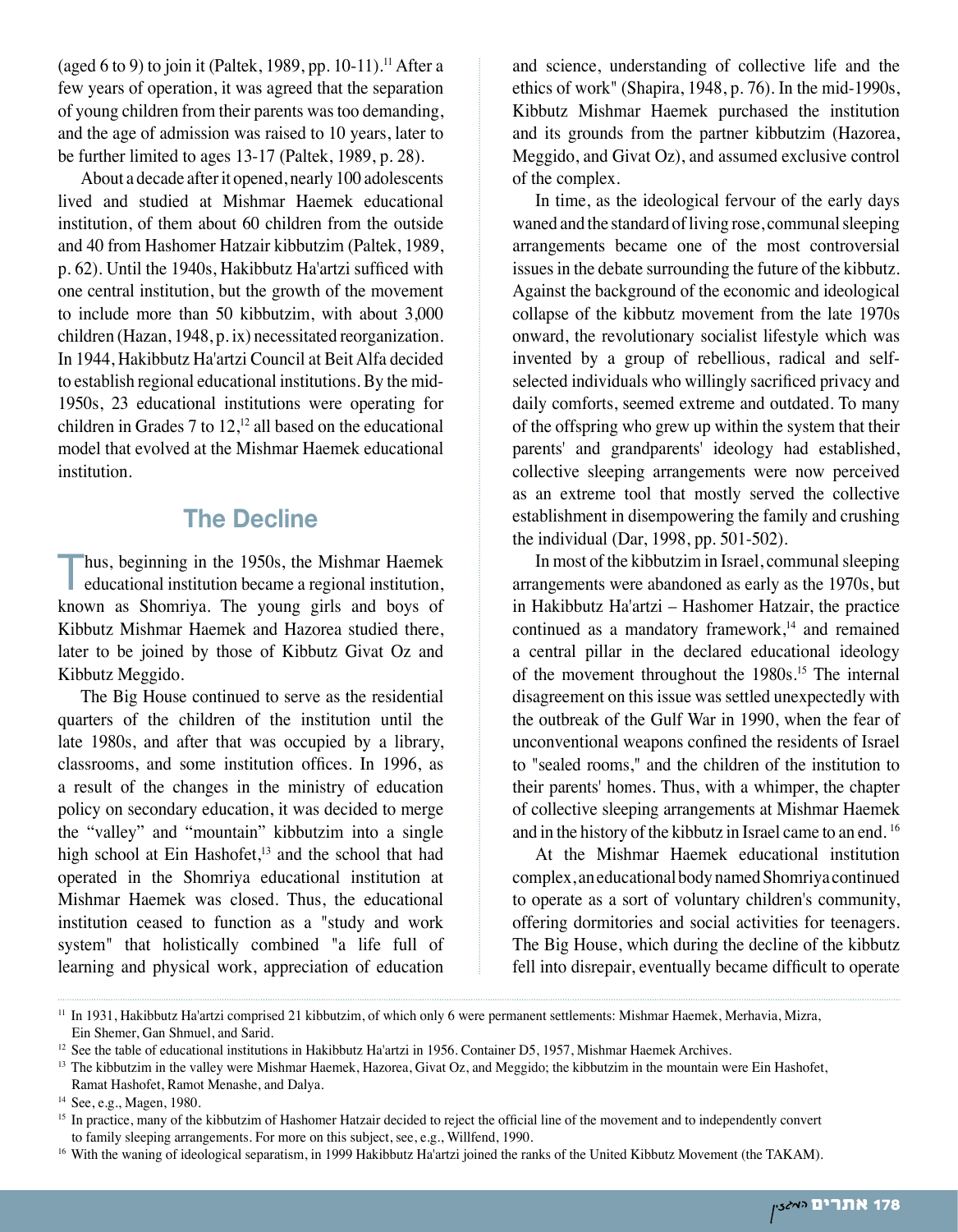and expensive to maintain. It now seemed Spartan and unfit for living, and in 1998 the Shomriya stopped using it.17 It should also be noted that during the 1970s, two blocks of bathrooms were haphazardly attached to the Big House, next to the tower of stairs in the center of the building (Liberty-Shalev, 2013, pp. 4.6-4.5). In addition to the stark disregard for the pure horizontal aesthetic of Neufeld's facades, these slapdash additions created a maze of corridors and indirect entrances into the center of the building, introducing water leaks that accelerated the deterioration of the aging building.

## **The Decision**

iscussions about the future of the Big House began shortly after it was vacated. The opinions of various kibbutz members ranged from calls to restore the building to its days of former glory to proposals for its demolition in order to avoid the maintenance and renovation costs. Ironically, because of its strategic and highly visible position at the top of the hill, the abandoned and deteriorating Big House remained present in the consciousness of the kibbutz members, as a disturbing symbol of the rise and fall of kibbutz ideology. Its prominence aroused a complicated and polarized attitude among the different generations: the older members, who were raised within the walls of the Big House and saw it as the epitome of the kibbutz; those of the middle generation, who had experienced the zeal and the collapse of the kibbutz idea and found themselves dealing with economic and pragmatic considerations; and the younger generation, which was born into the regenerating kibbutz, seeking its identity.18

As early as 2000, a booklet was published on the kibbutz with a proposal to finance the renovation of the Big House by converting it into a museum open to the general public.<sup>19</sup> About ten years later, the kibbutz promoted a plan to convert the Big House into a museum of communal education. This plan, which was rejected by the kibbutz plenary in June 2010, was perhaps the clearest expression of the view of the building and the history it embodies as a marketable asset, able to project kibbutz ideology at its peak to a general public of heritage consumers.20 Its rejection reflected a notion shared by many at the Kibbutz, that the heritage of the children's community was first and foremost a private matter, a significant component of their intimate identity as a community. Accordingly, the Big House was to be renovated by and for the local community, fulfilling public functions necessary for local daily life rather than attracting visitors from the outside.

After the initiative to convert the Big House into a museum had failed, the kibbutz appointed a new committee and in 2012 commissioned my practice (Ruth Liberty-Shalev Architecture and Conservation) to prepare a new plan. At the time, the kibbutz management offices, reference and reading libraries, Shomriya Archive, and Mishmar Haemek Archive were dispersed throughout the kibbutz, mostly in ill-fitted structures. The new plan proposed to assemble these functions under one roof, thus forming a small-scale "civic center" within the kibbutz. The Big House, with all its historical and symbolic significance, would primarily serve the kibbutz community.

The proposal was presented to the kibbutz plenary in late 2012 and approved unanimously. Beginning in 2013, the architectural team embarked upon producing detailed building drawings.<sup>21</sup> With the beginning of construction on site in 2016, the design team was joined by an interior designer.<sup>22</sup>

# **The Rehabilitation**

Documenting the building was the basis for understanding its value and for the adoption of a design strategy that informed other decisions taken during

<sup>20</sup> The idea of the Big House as a museum was promoted with the strong encouragement of the Council for Conservation of Heritage Sites, which in 2003 included the building in the national conservation list. In master plan C-17937 – Mishmar Haemek, approved in 2011, the Big House was officially listed as a building for conservation.

<sup>&</sup>lt;sup>17</sup> The building was not completely abandoned in those years: the Shomriya Archives and a few offices operated sporadically from some of

the rooms, and the longstanding reference library continued to operate for a few hours a week on the ground floor.

<sup>&</sup>lt;sup>18</sup> For more on the relationship of the different generations on kibbutz to their heritage, see Amit-Cohen, 2006.

<sup>&</sup>lt;sup>19</sup> A copy of the booklet can be found at Mishmar Haemek Archives.

<sup>&</sup>lt;sup>21</sup> "The architectural team" refers to Ruth Liberty-Shalev and Adi Har-Noy of Ruth Liberty-Shalev Architecture and Conservation, with landscape architect Rakefet Sinai.

<sup>22</sup> Adi Tamir, a member of Kibbutz Mishmar Haemek.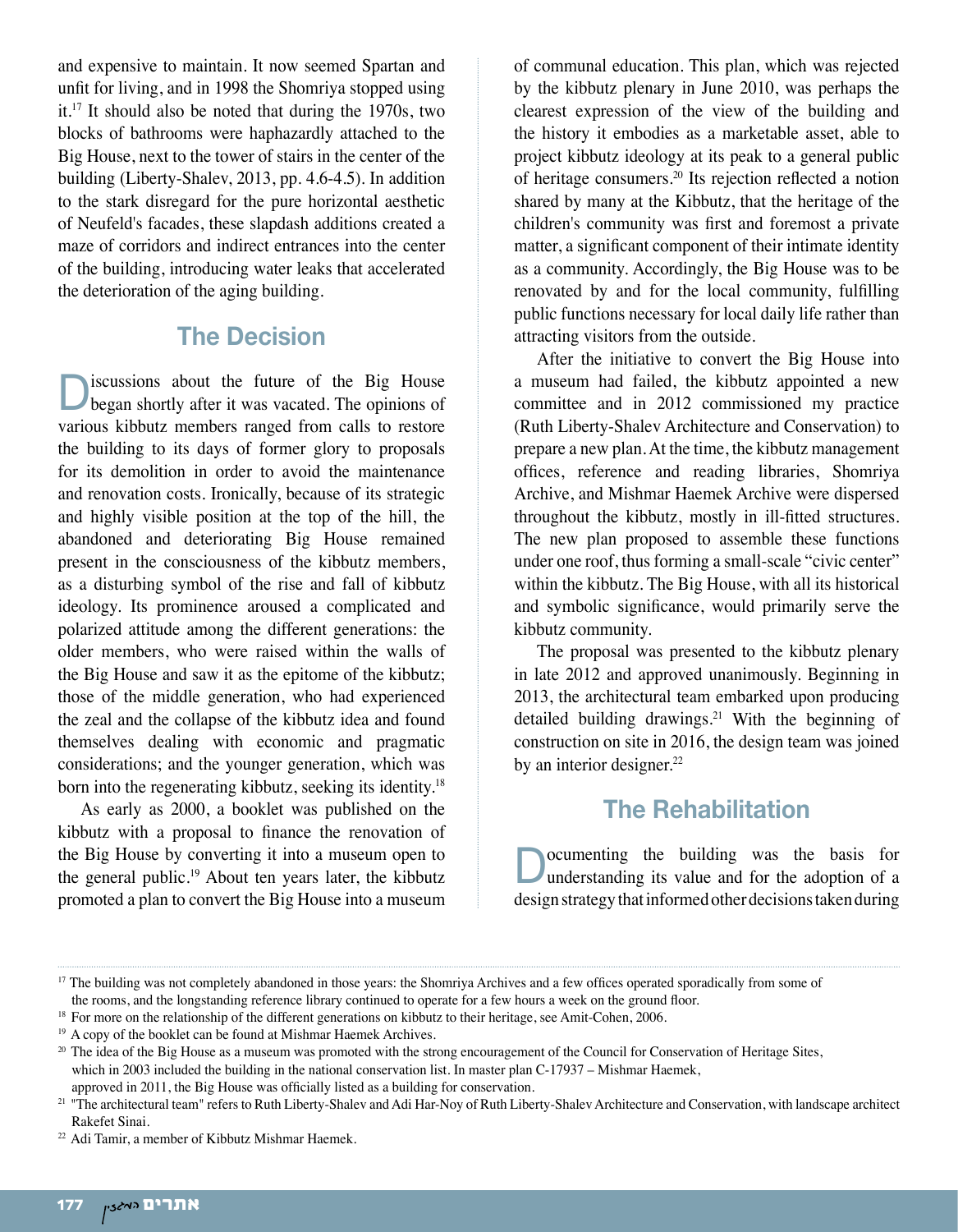the rehabilitation process. Modernist ideals of clarity, pragmatism and contemporaneity shaped the design of the original building, with the International Style and the materiality of the building (concrete) serving merely as the physical manifestation of those ideals. Reinforced concrete was cutting-edge technology at the time, and this was the aspect that we viewed as significant. First, a decision was made to remove the 1970s building additions. This was not an automatic decision, but rather a result of understanding the impact of these additions on the values of the building as a whole: they blocked the direct entrances into the central staircase and distorted the circulation system of the original building. Their removal reopened the entrance to the central staircase and with it, the possibility of focusing the new plan around a single entrance space.

The original core of the building served a structure with four identical wings (Liberty-Shalev, 2013, pp. 5.3-5.4). In its new function as a multipurpose public building, a legible, accessible space for gathering and orientation was needed. To obtain this, two major changes were introduced to the building. First, a double space was opened between the two floors of the northern wing, creating an internal visual connection between the kibbutz management on the upper floors and the library and archives on the "basement" floor (Figure 5).

Second, a new three-story "wing" of an elevator and conference rooms was attached to the center of the structure. In keeping with accepted conservation practice, this wing bears a contemporary stamp, clearly distinct from the original architectural composition while simultaneously attempting to integrate with it.<sup>23</sup> We considered the location of this additional wing – on the eastern or western side of the building – in relation to the identification of a "main façade." In the years of its operation as an educational institution, the western façade (facing the courtyard of the institution) served as a main entrance. However, the façade that has

<sup>23</sup> See the Venice Charter 1964, Article 9, Article 12.



**Figure 5. The double space in the library. Omri Talmor, May 2018**

come to represent and characterize the building is the eastern façade, which overlooks Mishmar Haemek like a crown on the top of the hill. In light of this reading (and with the support of the Council for Conservation of Heritage Sites), it was decided to avoid intervening in the historically iconic eastern façade, and to append the new wing to the western side of the building (Figure 6).

An example of a design decision that was brought on by the constraints of adapting the building to contemporary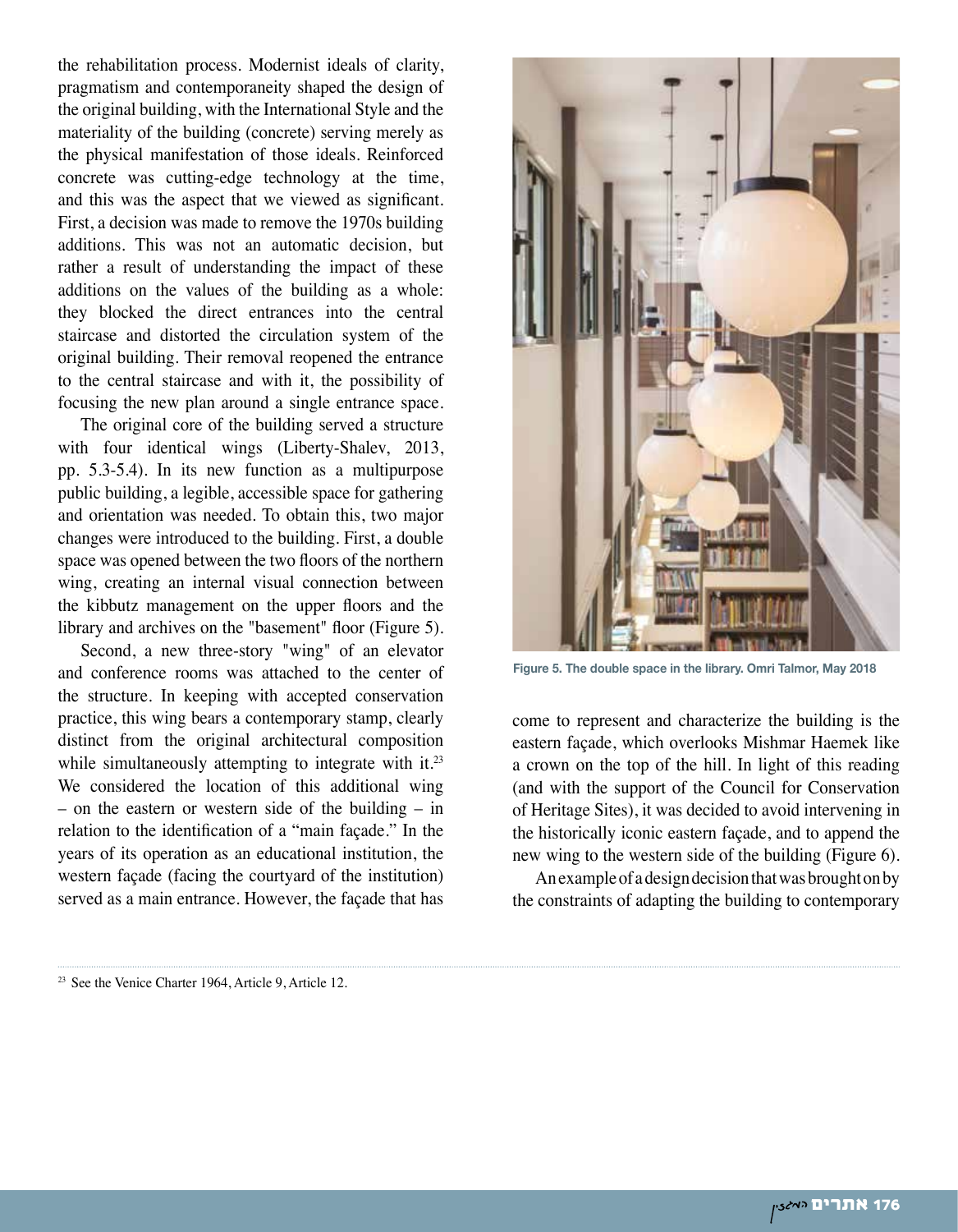

**Figure 6. The new wing. Ruth Liberty-Shalev, May 2018.**

building regulations was the treatment of the roof of the northern wing, where the famous children's community morning exercises took place (Figure 7).

With the repurposing of the building, structural loading regulations had to be met, requiring reinforcement of the structure or limiting the number of people allowed on the roof at any time. In consultation with the construction engineer, it was decided to limit the area of the roof accessible to people by installing a green roof on part of it. Thus, to enable use and avoid unnecessary reinforcements to the building, a new design element was added (Figure 8).

One of the architectural motifs that Neufeld incorporated in the lengthwise facades of the Big House was the "thick wall": a wall that is not merely a boundary, but also a space that challenges the rigid separation between interior and exterior. Wall closets, technical space for pipes, and roof planters were incorporated into Neufeld's thick wall. The most famous historical photos of the educational institution show groups of children sitting on the wide windowsills built into the wall space along the entire length of the building, using them as shaded "balconies" (Figure 9).

We identified this architectural element as significant to the modernist architectural concept that Neufeld developed for the educational institution. Accordingly, the wooden closets inside the long walls were restored, the electricity system was wired through the existing technical spaces in the same wall, and the roof planter was restored and even replicated alongside the eastern porch.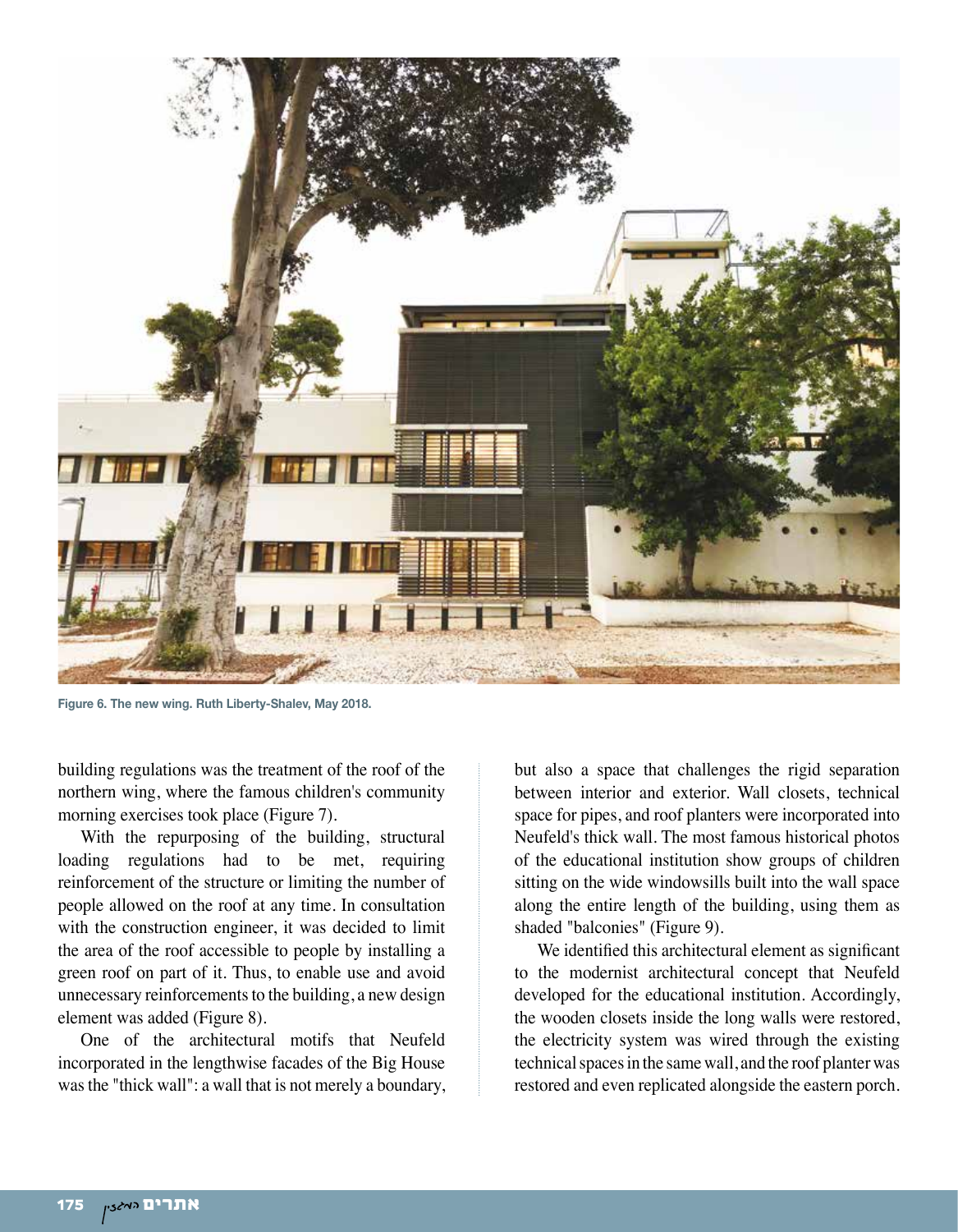

**Figure 7. Exercising on the roof of the Mishmar Haemek educational institution. Unknown photographer, 1940s. Source: Generation onto generation: A record of the Hashomer Hatzair Central School at Mishmar Haemek (1948).**



**Figure 8. The green roof. Illy Perl, May 2018**



**Figure 9. Children on the windowsill of the children's house at Mishmar Haemek. Moshe Schwartz, 1944. Source: Bitmuna Collection, Younes and Soraya Nazarian Library, Haifa University**

The new partitions on the upper story of the office wing were designed as a combined system of curtain walls and cabinets, providing acoustic insulation between the corridor and the individual offices, and in the façade, the thick wall was given a contemporary interpretation as a system of benches integrated into the aluminum slats of the new wing, alternately facing outside towards

the courtyard or inside into the conference room spaces.

Despite the early rejection of the suggestion to rehabilitate the Big House as a museum, the kibbutz members did not abandon the idea of a tribute to their history. Instead of converting the Big House into a building that houses a museum, they accepted the proposal of the architects to treat the building as the main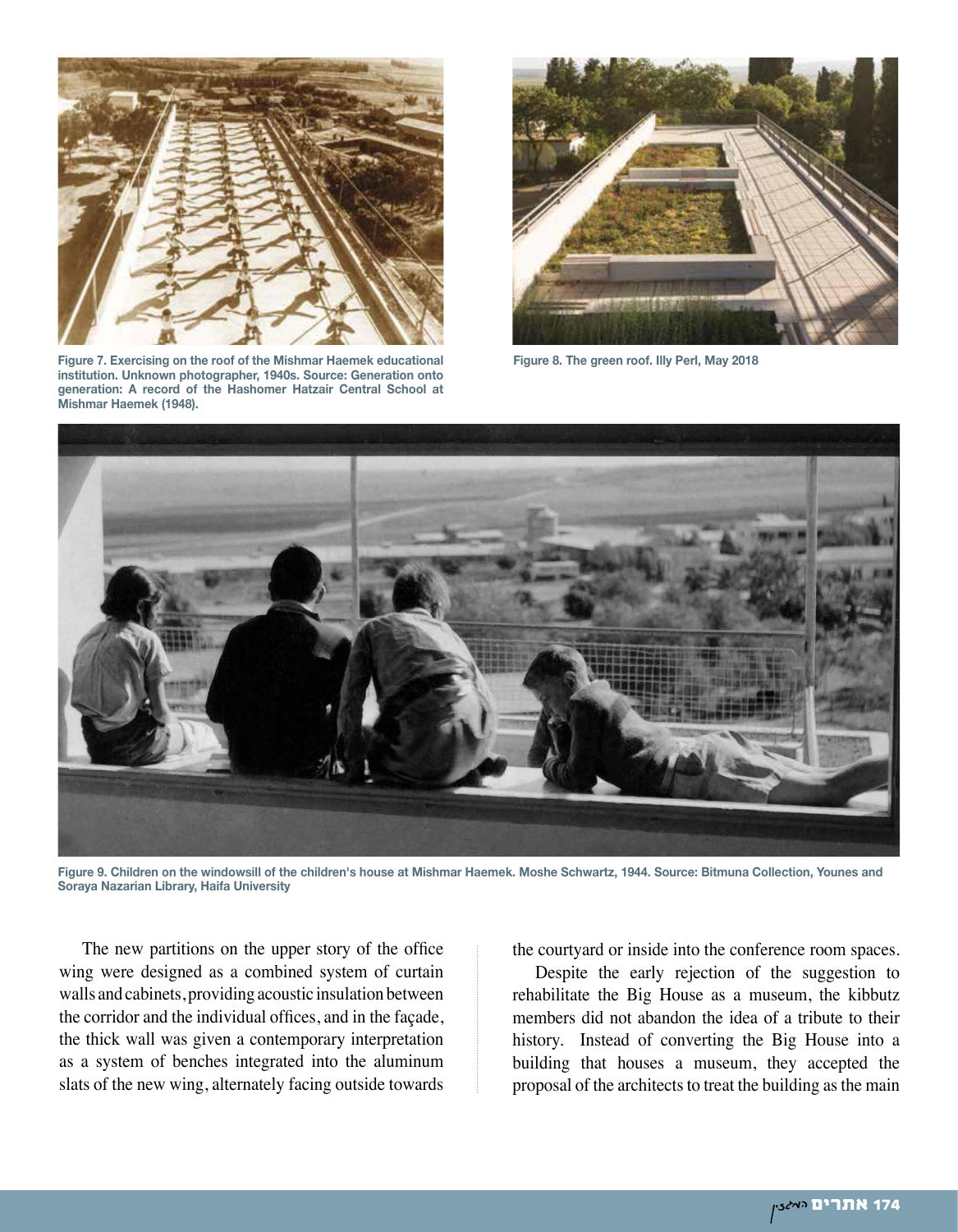

**Figure 10. The Big House – Southern façade. Illy Perl, May 2018.**



**Figure 11. The Hashomer Hatzair flag flying over the roof of the educational institution at Mishmar Haemek. Unknown photographer, late 1940s. Source: Generation onto generation: A record of the Hashomer Hatzair Central School at Mishmar Haemek (1948)**

exhibit. In the Big House today, stories of the children's community and the communal education are told not by means of an exhibition in designated spaces, but rather in all areas of the building, as an integral part of its daily activity.

A special committee of kibbutz members guided the collection, curation, and design of the different elements exhibited throughout the building. Near the basement floor's kitchenette, they placed a sculptural tribute to the mythological and notorious "shared shower"; the double space in the main entrance is adorned with a large map of the kibbutz, originally published in 1959 in Sonia and Tim Gidal's book, *My Village in Israel*. 24

"Towels on Hooks," created by the ceramic artist and kibbutz member, Pankaj Sharma, is hung near the new bathrooms, and throughout the building, quotes

24 Sonia and Tim Gidal were German-Israeli-American photographers who together authored the series *My Village Books*, published from 1955 to 1970 by Pantheon Books. The books described in text and photographs their experiences living in different places of the world. See, for instance, *My Village in India* (1956), *My Village in Switzerland* (1961), *My Village in France* (1965), *My Village in Korea* (1968) and more.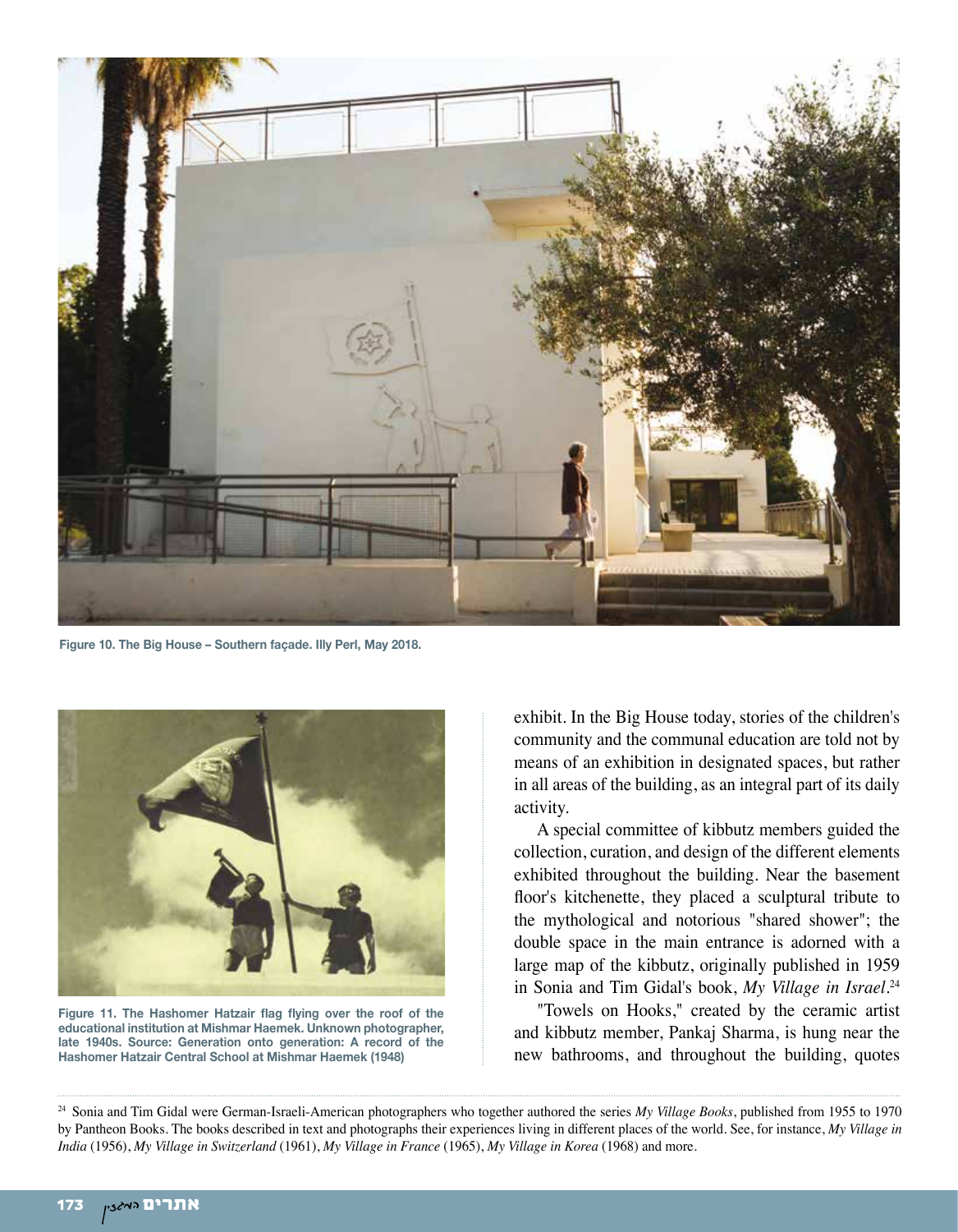

**Figure 12. The interior of the new library in the Big House. Illy Perl, May 2018**

and historic photographs of key events and characters in the life of the educational institution are displayed.

At the southern façade of the building, where emergency stairs were built into a new wall, an abstracted figure of a boy, a girl, and a flag is impressed onto the wall.

All the graduates of the educational institution are familiar with this picture: it is the Hashomer Hatzair flag, ceremoniously, perhaps ritually, waved from the roof of the Big House in the late 1940s (Figure 10 and Figure 11). The oblique image – clearly a nonmodernist "ornament," possibly a key to the secret code of communal education – offers an opportunity to reconcile with the fanatic and heroic Hashomer Hatzair past and to contain it within the emerging identity of the contemporary kibbutz.

#### **Summary**

In s it possible to justify the conservation of a modernist<br>building that no longer serves its original purpose? s it possible to justify the conservation of a modernist Judging from the story of the Big House at the educational institution of Mishmar Haemek, it seems that the demands of the modernist movement to detach oneself from the chains of the past, to throw off tradition and embrace the new, did not take into account the power of symbols, the connection of symbols and rituals with the creation of a community, and the role of collective heritage in forming community identity. As the Big House demonstrates, even after many years of change and development, the significance attached to a historical building can serve as a social bridge, supporting the integration of one generation's legacy